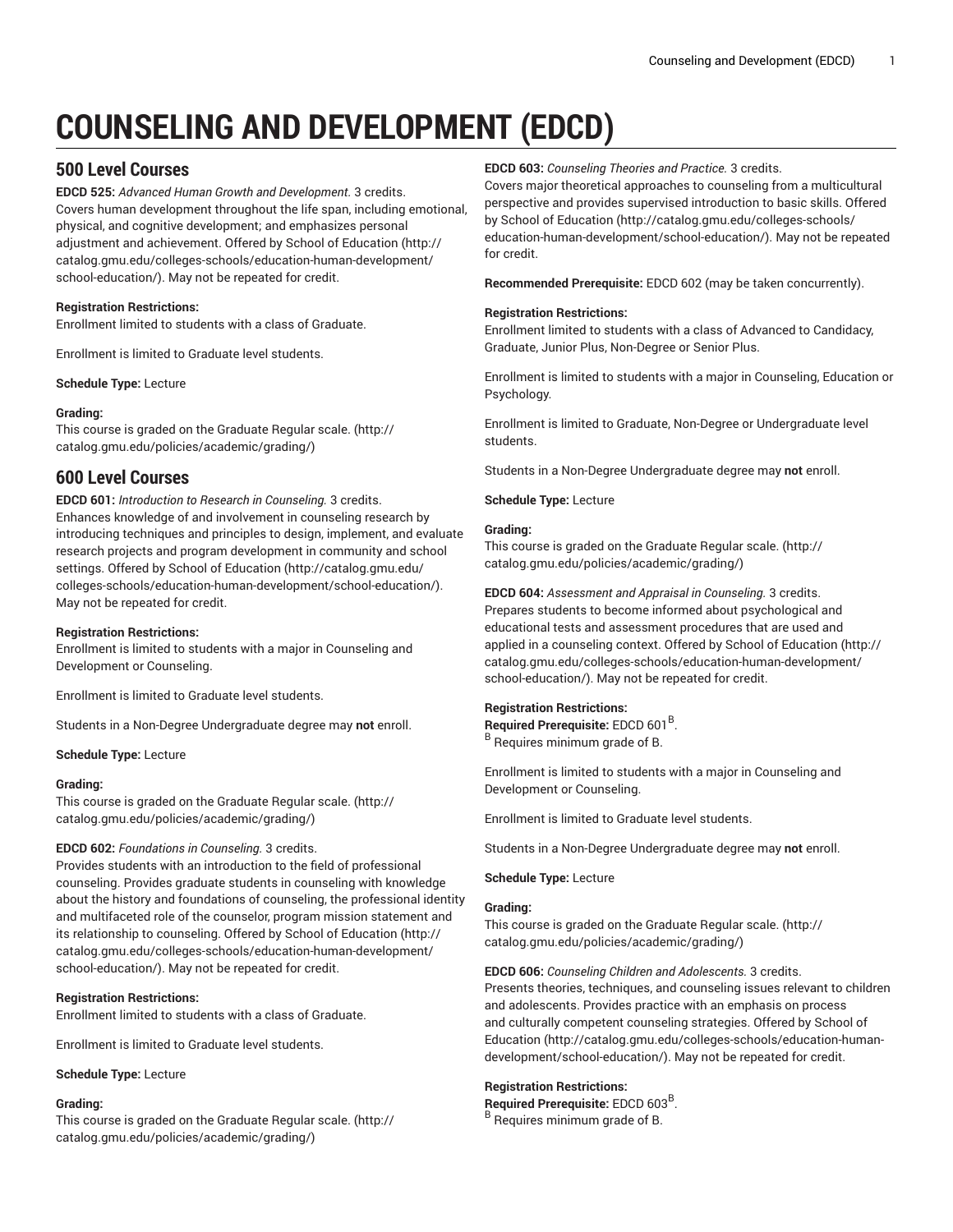Enrollment is limited to students with a major, minor, or concentration in Counseling or School Counseling.

Enrollment limited to students in a Graduate Certificate or Master of Education degrees.

## **Schedule Type:** Lecture

## **Grading:**

This course is graded on the [Graduate Regular scale.](http://catalog.gmu.edu/policies/academic/grading/) [\(http://](http://catalog.gmu.edu/policies/academic/grading/) [catalog.gmu.edu/policies/academic/grading/\)](http://catalog.gmu.edu/policies/academic/grading/)

**EDCD 608:** *Group Processes and Analyses.* 4 credits.

Presents theories appropriate to various types of groups and descriptions of group practices, methods, dynamics, and facilitative skills. Focuses on applying theory to practice. Includes lab. Offered by [School of](http://catalog.gmu.edu/colleges-schools/education-human-development/school-education/) [Education](http://catalog.gmu.edu/colleges-schools/education-human-development/school-education/) ([http://catalog.gmu.edu/colleges-schools/education-human](http://catalog.gmu.edu/colleges-schools/education-human-development/school-education/)[development/school-education/](http://catalog.gmu.edu/colleges-schools/education-human-development/school-education/)). May not be repeated for credit.

## **Registration Restrictions:**

**Required Prerequisites:** EDCD 603<sup>B</sup>, 606<sup>\*B</sup> or 609<sup>\*B</sup>.

\* May be taken concurrently.

<sup>B</sup> Requires minimum grade of B.

Enrollment limited to students with a class of Advanced to Candidacy, Graduate, Junior Plus, Non-Degree or Senior Plus.

Enrollment is limited to students with a major, minor, or concentration in Counseling and Development or Counseling.

Enrollment is limited to Graduate, Non-Degree or Undergraduate level students.

Students in a Non-Degree Undergraduate degree may **not** enroll.

**Schedule Type:** Laboratory, Lecture

#### **Grading:**

This course is graded on the [Graduate Regular scale.](http://catalog.gmu.edu/policies/academic/grading/) [\(http://](http://catalog.gmu.edu/policies/academic/grading/) [catalog.gmu.edu/policies/academic/grading/\)](http://catalog.gmu.edu/policies/academic/grading/)

**EDCD 609:** *Counseling Skills and Strategies for Adults.* 3 credits. Covers counseling skills, process and strategies for adults that are associated with major counseling theories. Provides intensive practice in both technical and conceptual skills with adults, emphasizing selfawareness, case conceptualization, racial-cultural considerations, and supervised practice in a community setting. Offered by [School of](http://catalog.gmu.edu/colleges-schools/education-human-development/school-education/) [Education](http://catalog.gmu.edu/colleges-schools/education-human-development/school-education/) ([http://catalog.gmu.edu/colleges-schools/education-human](http://catalog.gmu.edu/colleges-schools/education-human-development/school-education/)[development/school-education/](http://catalog.gmu.edu/colleges-schools/education-human-development/school-education/)). May not be repeated for credit.

## **Registration Restrictions:**

 $\mathsf{\mathsf{Required}}$  Prerequisites: EDCD 611<sup>B</sup> or 654<sup>B</sup>. <sup>B</sup> Requires minimum grade of B.

Enrollment is limited to students with a major, minor, or concentration in Clinical Mntl Hlth Counseling or Counseling.

Enrollment limited to students in a Graduate Certificate or Master of Education degrees.

#### **Schedule Type:** Lecture

#### **Grading:**

This course is graded on the [Graduate Regular scale.](http://catalog.gmu.edu/policies/academic/grading/) [\(http://](http://catalog.gmu.edu/policies/academic/grading/) [catalog.gmu.edu/policies/academic/grading/\)](http://catalog.gmu.edu/policies/academic/grading/)

**EDCD 610:** *Career and Educational Counseling.* 3 credits.

Presents theories and counseling issues relevant to career counseling in schools and community agencies. Offered by School of [Education \(http://](http://catalog.gmu.edu/colleges-schools/education-human-development/school-education/) [catalog.gmu.edu/colleges-schools/education-human-development/](http://catalog.gmu.edu/colleges-schools/education-human-development/school-education/) [school-education/\)](http://catalog.gmu.edu/colleges-schools/education-human-development/school-education/). May not be repeated for credit.

#### **Registration Restrictions:**

 $\mathsf{Required}$  Prerequisites: EDCD 606 $^{\mathsf{B}},$  609 $^{\mathsf{B}}$  or 604 $^{\mathsf{B}}$ . B Requires minimum grade of B.

Enrollment is limited to students with a major, minor, or concentration in Counseling and Development or Counseling.

Enrollment limited to students in a Graduate Certificate or Master of Education degrees.

**Schedule Type:** Lecture

#### **Grading:**

This course is graded on the [Graduate Regular scale.](http://catalog.gmu.edu/policies/academic/grading/) ([http://](http://catalog.gmu.edu/policies/academic/grading/) [catalog.gmu.edu/policies/academic/grading/](http://catalog.gmu.edu/policies/academic/grading/))

**EDCD 611:** *Introduction to Ethical and Legal Issues in School Counseling.* 3 credits.

Introduces principles, practices, and application of ethical and legal issues in school counseling. Offered by School of [Education](http://catalog.gmu.edu/colleges-schools/education-human-development/school-education/) ([http://](http://catalog.gmu.edu/colleges-schools/education-human-development/school-education/) [catalog.gmu.edu/colleges-schools/education-human-development/](http://catalog.gmu.edu/colleges-schools/education-human-development/school-education/) [school-education/\)](http://catalog.gmu.edu/colleges-schools/education-human-development/school-education/). May not be repeated for credit.

#### **Registration Restrictions:**

Enrollment is limited to students with a major in Counseling and Development or Counseling.

Enrollment is limited to Graduate level students.

Students in a Non-Degree Undergraduate degree may **not** enroll.

**Schedule Type:** Lecture

## **Grading:**

This course is graded on the [Graduate Regular scale.](http://catalog.gmu.edu/policies/academic/grading/) ([http://](http://catalog.gmu.edu/policies/academic/grading/) [catalog.gmu.edu/policies/academic/grading/](http://catalog.gmu.edu/policies/academic/grading/))

**EDCD 613:** *Introduction to School Counseling.* 3 credits.

Addresses the role of the school counselor and provides an understanding of the coordination of counseling program components as they relate to the school and the wider community. Offered by [School of](http://catalog.gmu.edu/colleges-schools/education-human-development/school-education/) [Education \(http://catalog.gmu.edu/colleges-schools/education-human](http://catalog.gmu.edu/colleges-schools/education-human-development/school-education/)[development/school-education/\)](http://catalog.gmu.edu/colleges-schools/education-human-development/school-education/). May not be repeated for credit.

#### **Registration Restrictions:**

**Required Prerequisite:** EDCD 602\*B .

May be taken concurrently.

B Requires minimum grade of B.

Enrollment is limited to students with a major, minor, or concentration in Counseling or School Counseling.

Enrollment limited to students in a Graduate Certificate or Master of Education degrees.

#### **Schedule Type:** Lecture

## **Grading:**

This course is graded on the [Graduate Regular scale.](http://catalog.gmu.edu/policies/academic/grading/) ([http://](http://catalog.gmu.edu/policies/academic/grading/) [catalog.gmu.edu/policies/academic/grading/](http://catalog.gmu.edu/policies/academic/grading/))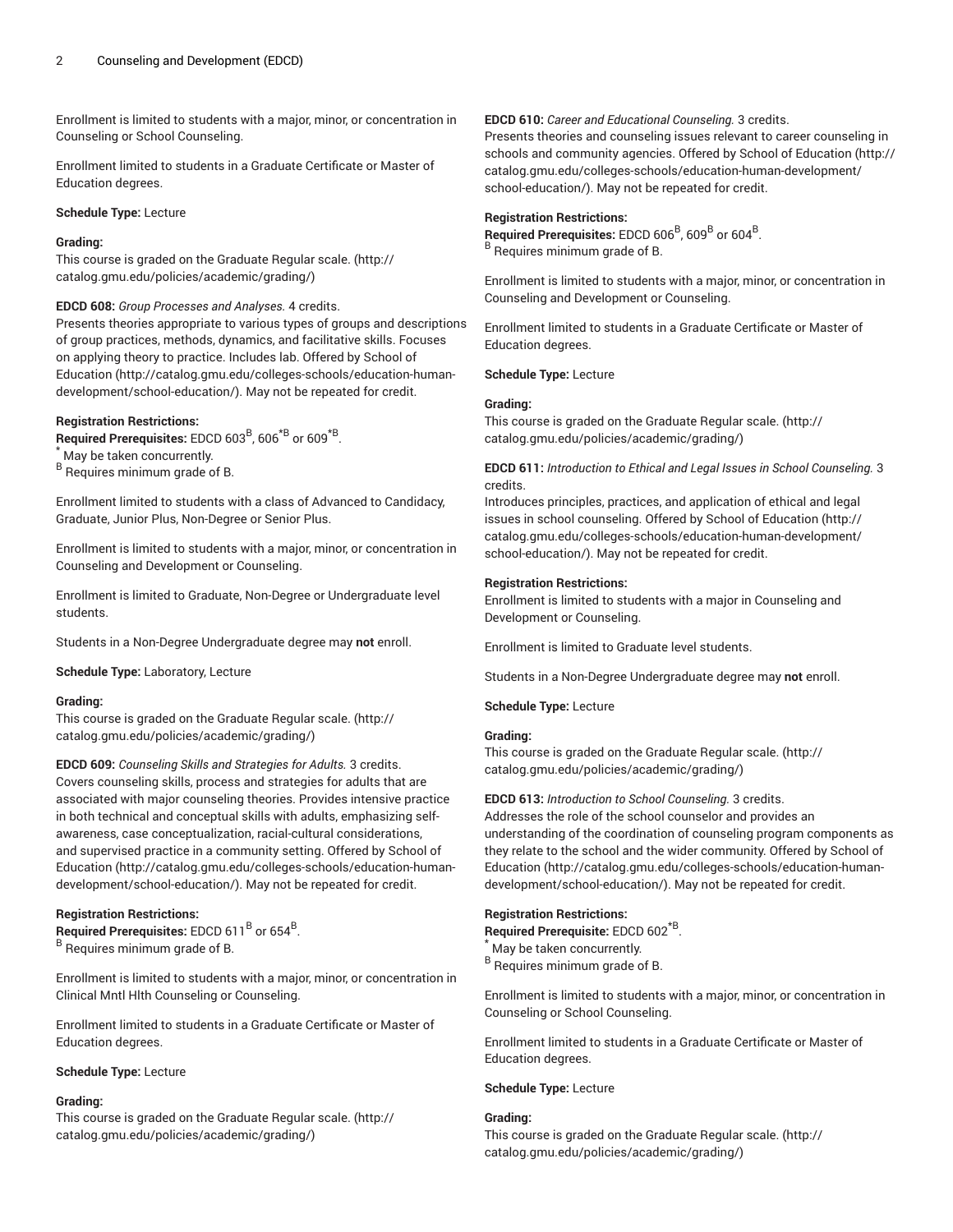## **EDCD 619:** *Trauma and Crisis Counseling.* 3 credits.

Provides an introduction to trauma and crisis counseling using theories and techniques from bioecological and multicultural-social justice perspectives. Covers assessments and interventions with individuals, families, and communities who have experienced trauma/crisis. Offered by School of [Education \(http://catalog.gmu.edu/colleges-schools/](http://catalog.gmu.edu/colleges-schools/education-human-development/school-education/) [education-human-development/school-education/](http://catalog.gmu.edu/colleges-schools/education-human-development/school-education/)). May not be repeated for credit.

## **Registration Restrictions:**

 $\mathsf{Required}$  Prerequisites: EDCD 525 $^{\mathsf{B}},$  606 $^{\mathsf{B}}$  or 609 $^{\mathsf{B}}$ . <sup>B</sup> Requires minimum grade of B.

Enrollment is limited to students with a major in Counseling and Development or Counseling.

Enrollment limited to students in a Graduate Certificate or Master of Education degrees.

#### **Schedule Type:** Lecture

#### **Grading:**

This course is graded on the [Graduate Regular scale.](http://catalog.gmu.edu/policies/academic/grading/) [\(http://](http://catalog.gmu.edu/policies/academic/grading/) [catalog.gmu.edu/policies/academic/grading/\)](http://catalog.gmu.edu/policies/academic/grading/)

**EDCD 621:** *School, Family, and Community Collaboration.* 2 credits. Provides an overview of consultation and collaboration theories and practice. Helps students develop consultation and collaboration skills that may be applied in schools, community agencies, or other organizational settings. Offered by School of [Education](http://catalog.gmu.edu/colleges-schools/education-human-development/school-education/) ([http://](http://catalog.gmu.edu/colleges-schools/education-human-development/school-education/) [catalog.gmu.edu/colleges-schools/education-human-development/](http://catalog.gmu.edu/colleges-schools/education-human-development/school-education/) [school-education/](http://catalog.gmu.edu/colleges-schools/education-human-development/school-education/)). May not be repeated for credit.

#### **Registration Restrictions:**

 $\,$  Required Prerequisites: <code>EDCD</code> 602 $^{\rm B}$ , 613 $^{\rm B}$  or 654 $^{\rm B}$ . <sup>B</sup> Requires minimum grade of B.

Enrollment is limited to students with a major in Counseling and Development or Counseling.

Enrollment limited to students in a Graduate Certificate or Master of Education degrees.

## **Schedule Type:** Lecture

#### **Grading:**

This course is graded on the [Graduate Regular scale.](http://catalog.gmu.edu/policies/academic/grading/) [\(http://](http://catalog.gmu.edu/policies/academic/grading/) [catalog.gmu.edu/policies/academic/grading/\)](http://catalog.gmu.edu/policies/academic/grading/)

**EDCD 626:** *Principles and Practices of School Counseling.* 3 credits. Focuses on the comprehensive development, delivery, and evaluation of school counseling programs based on the Virginia model and the American School Counselor Association national model. Offered by School of [Education \(http://catalog.gmu.edu/colleges-schools/](http://catalog.gmu.edu/colleges-schools/education-human-development/school-education/) [education-human-development/school-education/](http://catalog.gmu.edu/colleges-schools/education-human-development/school-education/)). May not be repeated for credit.

### **Registration Restrictions:**

Required Prerequisite: EDCD 613<sup>B</sup>.

<sup>B</sup> Requires minimum grade of B.

Enrollment is limited to students with a major, minor, or concentration in Counseling and Development or Counseling.

Enrollment limited to students in a Graduate Certificate or Master of Education degrees.

**Schedule Type:** Lecture

#### **Grading:**

This course is graded on the [Graduate Regular scale.](http://catalog.gmu.edu/policies/academic/grading/) ([http://](http://catalog.gmu.edu/policies/academic/grading/) [catalog.gmu.edu/policies/academic/grading/](http://catalog.gmu.edu/policies/academic/grading/))

#### **EDCD 628:** *Counseling and Social Justice.* 3 credits.

Discusses the Counseling and Development program's mission statement of Social Justice, Multiculturalism, Internationalism, Advocacy and Leadership. Provides an overview of theories and models of social justice, advocacy, and leadership. Examines theories and models from a multicultural perspective and discusses within the context of counseling in school and community settings. Examines the role of counselors as change agents, leaders, and advocates. Offered by [School](http://catalog.gmu.edu/colleges-schools/education-human-development/school-education/) of [Education \(http://catalog.gmu.edu/colleges-schools/education](http://catalog.gmu.edu/colleges-schools/education-human-development/school-education/)[human-development/school-education/\)](http://catalog.gmu.edu/colleges-schools/education-human-development/school-education/). May not be repeated for credit.

## **Registration Restrictions:**

Required Prerequisites: EDCD 660<sup>B</sup> and (EDCD 654<sup>B</sup> or 611<sup>B</sup>). B Requires minimum grade of B.

Enrollment is limited to students with a major, minor, or concentration in Counseling and Development or Counseling.

Enrollment limited to students in a Graduate Certificate or Master of Education degrees.

**Schedule Type:** Lecture

### **Grading:**

This course is graded on the [Graduate Regular scale.](http://catalog.gmu.edu/policies/academic/grading/) ([http://](http://catalog.gmu.edu/policies/academic/grading/) [catalog.gmu.edu/policies/academic/grading/](http://catalog.gmu.edu/policies/academic/grading/))

**EDCD 652:** *Introduction to Substance Abuse Counseling.* 3 credits. Introduces substance abuse counseling. Covers addiction issues, diagnosis and treatment planning, and individual and group counseling strategies with diverse populations. Offered by School of [Education](http://catalog.gmu.edu/colleges-schools/education-human-development/school-education/) [\(http://catalog.gmu.edu/colleges-schools/education-human](http://catalog.gmu.edu/colleges-schools/education-human-development/school-education/)[development/school-education/\)](http://catalog.gmu.edu/colleges-schools/education-human-development/school-education/). May not be repeated for credit.

#### **Registration Restrictions:**

Required Prerequisites: EDCD 606<sup>\*B-</sup>, 606<sup>XS</sup>, 609<sup>\*B-</sup> or 609<sup>XS</sup>.

- \* May be taken concurrently.
- B- Requires minimum grade of B-.

<sup>XS</sup> Requires minimum grade of XS.

Enrollment limited to students with a class of Advanced to Candidacy, Graduate, Junior Plus, Non-Degree or Senior Plus.

Enrollment is limited to students with a major in Counseling and Development or Counseling.

Enrollment is limited to Graduate, Non-Degree or Undergraduate level students.

Students in a Non-Degree Undergraduate degree may **not** enroll.

## **Schedule Type:** Lecture

#### **Grading:**

This course is graded on the [Graduate Regular scale.](http://catalog.gmu.edu/policies/academic/grading/) ([http://](http://catalog.gmu.edu/policies/academic/grading/) [catalog.gmu.edu/policies/academic/grading/](http://catalog.gmu.edu/policies/academic/grading/))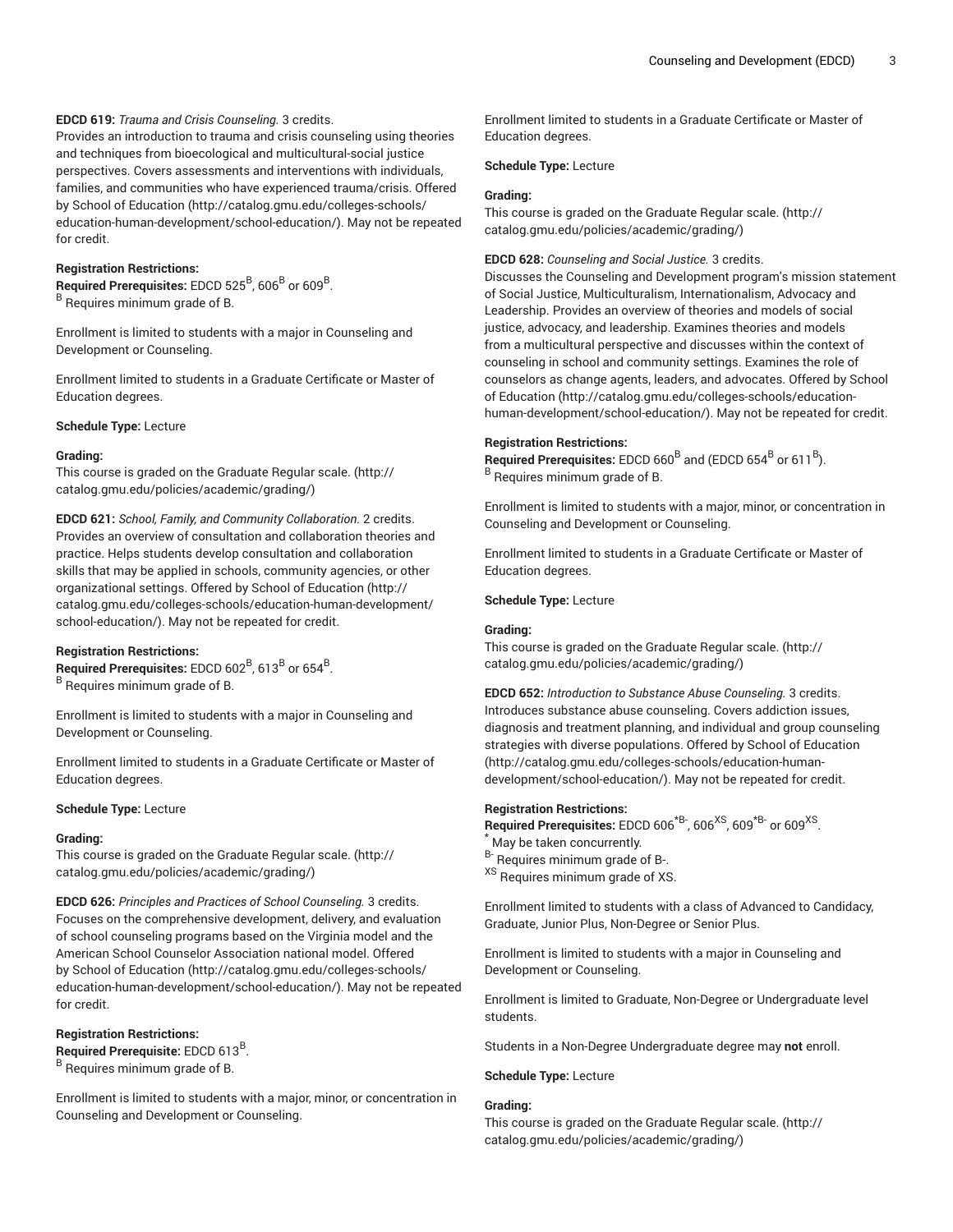**EDCD 654:** *Counseling and Ethics in Community Agencies.* 3 credits. Provides a foundation for ethical and legal counseling practice within community and agency settings. Examines the role and professional identity of the clinical mental health counselor, with attention to multicultural and social justice perspectives. Offered by [School of](http://catalog.gmu.edu/colleges-schools/education-human-development/school-education/) [Education](http://catalog.gmu.edu/colleges-schools/education-human-development/school-education/) ([http://catalog.gmu.edu/colleges-schools/education-human](http://catalog.gmu.edu/colleges-schools/education-human-development/school-education/)[development/school-education/](http://catalog.gmu.edu/colleges-schools/education-human-development/school-education/)). May not be repeated for credit.

## **Registration Restrictions:**

**Required Prerequisites:** (EDCD 602<sup>B-</sup> or 602<sup>XS</sup>) and (EDCD 603<sup>B-</sup> or  $603^{XS}$ ).

B- Requires minimum grade of B-.

XS Requires minimum grade of XS.

Enrollment is limited to students with a major, minor, or concentration in Clinical Mntl Hlth Counseling or Counseling.

Enrollment is limited to Graduate level students.

Enrollment limited to students in a Graduate Certificate or Master of Education degrees.

## **Schedule Type:** Lecture

## **Grading:**

This course is graded on the [Graduate Regular scale.](http://catalog.gmu.edu/policies/academic/grading/) [\(http://](http://catalog.gmu.edu/policies/academic/grading/) [catalog.gmu.edu/policies/academic/grading/\)](http://catalog.gmu.edu/policies/academic/grading/)

## **EDCD 656:** *Diagnosis and Treatment Planning for Mental Health Professionals.* 3 credits.

Introduces students to fundamental concepts in the classification of psychopathology as well as the clinical interviewing skills necessary to apply DSM-5 diagnoses to clients in a sound and ethical manner. Incorporates an explicit focus on the role of race and culture in diagnosis and treatment. Offered by School of [Education](http://catalog.gmu.edu/colleges-schools/education-human-development/school-education/) ([http://catalog.gmu.edu/](http://catalog.gmu.edu/colleges-schools/education-human-development/school-education/) [colleges-schools/education-human-development/school-education/](http://catalog.gmu.edu/colleges-schools/education-human-development/school-education/)). May not be repeated for credit.

**Recommended Prerequisite:** EDCD 603 (may be taken concurrently).

## **Registration Restrictions:**

Enrollment limited to students with a class of Advanced to Candidacy, Graduate, Junior Plus, Non-Degree or Senior Plus.

Enrollment is limited to students with a major in Counseling or Education.

Enrollment is limited to Graduate, Non-Degree or Undergraduate level students.

Students in a Non-Degree Undergraduate degree may **not** enroll.

## **Schedule Type:** Lecture

## **Grading:**

This course is graded on the [Graduate Regular scale.](http://catalog.gmu.edu/policies/academic/grading/) [\(http://](http://catalog.gmu.edu/policies/academic/grading/) [catalog.gmu.edu/policies/academic/grading/\)](http://catalog.gmu.edu/policies/academic/grading/)

## **EDCD 658:** *Couples and Family Counseling.* 3 credits.

Introduces major approaches to counseling couples and families. Uses case studies and simulations to facilitate transition from theory to practice. Offered by School of [Education](http://catalog.gmu.edu/colleges-schools/education-human-development/school-education/) ([http://catalog.gmu.edu/](http://catalog.gmu.edu/colleges-schools/education-human-development/school-education/) [colleges-schools/education-human-development/school-education/](http://catalog.gmu.edu/colleges-schools/education-human-development/school-education/)). May not be repeated for credit.

## **Registration Restrictions:**

**Required Prerequisites:** EDCD 606<sup>B</sup> or 609<sup>\*B</sup>.

# \* May be taken concurrently.

B Requires minimum grade of B.

Enrollment limited to students with a class of Advanced to Candidacy, Graduate, Junior Plus, Non-Degree or Senior Plus.

Enrollment is limited to students with a major in Counseling and Development or Counseling.

Enrollment is limited to Graduate, Non-Degree or Undergraduate level students.

Students in a Non-Degree Undergraduate degree may **not** enroll.

## **Schedule Type:** Lecture

## **Grading:**

This course is graded on the [Graduate Regular scale.](http://catalog.gmu.edu/policies/academic/grading/) ([http://](http://catalog.gmu.edu/policies/academic/grading/) [catalog.gmu.edu/policies/academic/grading/](http://catalog.gmu.edu/policies/academic/grading/))

## **EDCD 660:** *Multicultural Counseling.* 3 credits.

Examines multicultural issues in counseling and explores the complexities of culture and its influence on the client/counselor relationship. Promotes awareness and understanding of cultural differences and their effect on the counseling relationship. Investigates variables that interact with culture that may interfere with the counseling relationship, such as historical, political, socioeconomic, psychosocial adjustment, racism, prejudice, discrimination, and oppression. Offered by School of [Education](http://catalog.gmu.edu/colleges-schools/education-human-development/school-education/) ([http://catalog.gmu.edu/colleges-schools/](http://catalog.gmu.edu/colleges-schools/education-human-development/school-education/) [education-human-development/school-education/\)](http://catalog.gmu.edu/colleges-schools/education-human-development/school-education/). May not be repeated for credit.

## **Registration Restrictions:**

 $\mathsf{Required\ Pre requires:}$  (EDCD 608<sup>\*B</sup> and (EDCD 606<sup>B</sup> or 609<sup>B</sup>)).

May be taken concurrently.

B Requires minimum grade of B.

Enrollment is limited to students with a major, minor, or concentration in Counseling and Development or Counseling.

Enrollment limited to students in a Graduate Certificate or Master of Education degrees.

## **Schedule Type:** Lecture

## **Grading:**

This course is graded on the [Graduate Regular scale.](http://catalog.gmu.edu/policies/academic/grading/) ([http://](http://catalog.gmu.edu/policies/academic/grading/) [catalog.gmu.edu/policies/academic/grading/](http://catalog.gmu.edu/policies/academic/grading/))

# **700 Level Courses**

**EDCD 750:** *Practicum in Mental Health Counseling.* 3 credits. Provides supervised practice in a counseling setting similar to the setting in which the student may work with an emphasis on the counseling process. Provides opportunities to practice counseling skills related to ethics, supervision, self-care, decision-making, and professional identity and relationships. Note: students without 30 hours of prior Counseling program coursework will be dropped. Offered by [School of](http://catalog.gmu.edu/colleges-schools/education-human-development/school-education/) [Education \(http://catalog.gmu.edu/colleges-schools/education-human](http://catalog.gmu.edu/colleges-schools/education-human-development/school-education/)[development/school-education/\)](http://catalog.gmu.edu/colleges-schools/education-human-development/school-education/). May not be repeated for credit.

## **Registration Restrictions:**

Required Prerequisite: EDCD 608<sup>B</sup>.

B Requires minimum grade of B.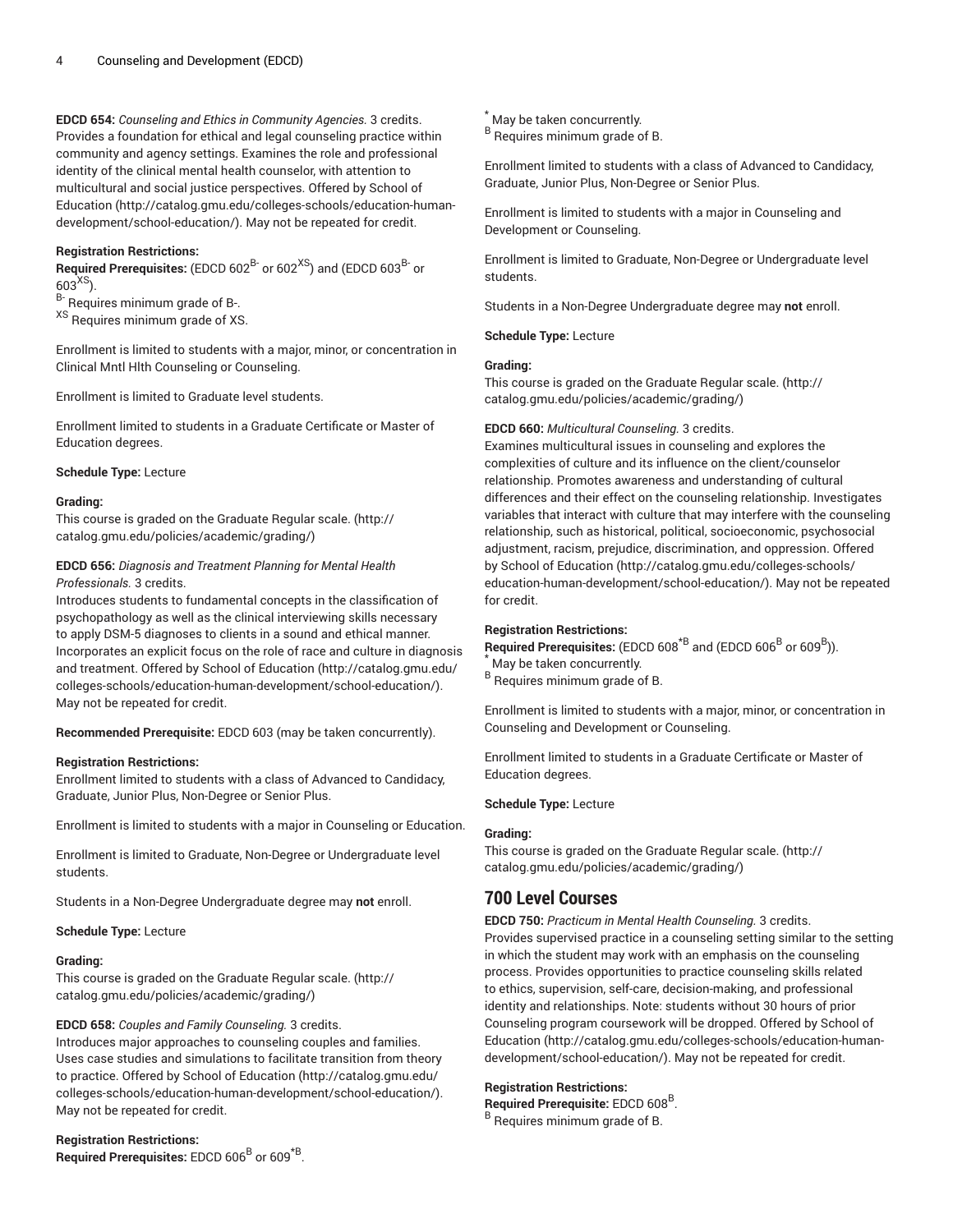Enrollment is limited to students with a major in Counseling and Development or Counseling.

Enrollment limited to students in a Graduate Certificate or Master of Education degrees.

**Schedule Type:** Internship

#### **Grading:**

This course is graded on the [Satisfactory/No](http://catalog.gmu.edu/policies/academic/grading/) Credit scale. ([http://](http://catalog.gmu.edu/policies/academic/grading/) [catalog.gmu.edu/policies/academic/grading/\)](http://catalog.gmu.edu/policies/academic/grading/)

#### **EDCD 751:** *Practicum in School Counseling.* 3 credits.

Provides supervised practice in a school counseling setting similar to the setting in which the student may work with an emphasis on the counseling process. Provides opportunities to practice counseling skills related to ethics, supervision, self-care, decision-making, and professional identity and relationships. Note: students without 30 hours of prior Counseling program coursework will be dropped. Offered by [School of](http://catalog.gmu.edu/colleges-schools/education-human-development/school-education/) [Education](http://catalog.gmu.edu/colleges-schools/education-human-development/school-education/) ([http://catalog.gmu.edu/colleges-schools/education-human](http://catalog.gmu.edu/colleges-schools/education-human-development/school-education/)[development/school-education/](http://catalog.gmu.edu/colleges-schools/education-human-development/school-education/)). May not be repeated for credit.

## **Registration Restrictions:**

**Required Prerequisite:** EDCD 608<sup>B</sup> . B Requires minimum grade of B.

Enrollment is limited to students with a major in Counseling and Development or Counseling.

Enrollment limited to students in a Graduate Certificate or Master of Education degrees.

**Schedule Type:** Internship

#### **Grading:**

This course is graded on the [Satisfactory/No](http://catalog.gmu.edu/policies/academic/grading/) Credit scale. ([http://](http://catalog.gmu.edu/policies/academic/grading/) [catalog.gmu.edu/policies/academic/grading/\)](http://catalog.gmu.edu/policies/academic/grading/)

## **EDCD 755:** *Practicum in Counseling.* 3 credits.

Provides supervised practice in a counseling setting similar to the setting in which the student may work with an emphasis on the counseling process. Notes: Weekly graduate class emphasizes site processing. Offered by School of [Education](http://catalog.gmu.edu/colleges-schools/education-human-development/school-education/) ([http://catalog.gmu.edu/colleges](http://catalog.gmu.edu/colleges-schools/education-human-development/school-education/)[schools/education-human-development/school-education/\)](http://catalog.gmu.edu/colleges-schools/education-human-development/school-education/). May not be repeated for credit.

**Recommended Prerequisite:** Completion of CNDV program course work except for EDCD 610 or electives (total credits cannot exceed 3 credits); overall GPA of 3.00; no grade lower than B in skills courses EDCD 603, 606/609 and 608; no more than two grades of C in any other graduate course work required by CNDV program; permission of advisor.

#### **Registration Restrictions:**

Enrollment is limited to students with a major in Counseling and Development, Education or Post-Masters Counseling Lic.

Enrollment is limited to Graduate or Non-Degree level students.

Students in a Non-Degree Undergraduate degree may **not** enroll.

#### **Schedule Type:** Internship

#### **Grading:**

This course is graded on the [Satisfactory/No](http://catalog.gmu.edu/policies/academic/grading/) Credit scale. ([http://](http://catalog.gmu.edu/policies/academic/grading/) [catalog.gmu.edu/policies/academic/grading/\)](http://catalog.gmu.edu/policies/academic/grading/)

## **EDCD 791:** *Internship in Counseling.* 3 credits.

Provides supervised practice in a counseling setting similar to the setting in which the student may work with an emphasis on the counseling process. Builds on previous practicum experiences. Offered by [School of](http://catalog.gmu.edu/colleges-schools/education-human-development/school-education/) [Education \(http://catalog.gmu.edu/colleges-schools/education-human](http://catalog.gmu.edu/colleges-schools/education-human-development/school-education/)[development/school-education/\)](http://catalog.gmu.edu/colleges-schools/education-human-development/school-education/). May not be repeated for credit.

**Recommended Prerequisite:** Completion of CNDV program course work except for electives; overall GPA of 3.00; no grade lower than B in skills courses EDCD 603, 606/609, 608 and 755; no more than two grades of C in any other graduate course work required by CNDV program; permission of advisor.

#### **Registration Restrictions:**

Enrollment is limited to students with a major in Counseling and Development, Education or Post-Masters Counseling Lic.

Enrollment is limited to Graduate level students.

Students in a Non-Degree Undergraduate degree may **not** enroll.

**Schedule Type:** Internship

## **Grading:**

This course is graded on the [Satisfactory/No](http://catalog.gmu.edu/policies/academic/grading/) Credit scale. [\(http://](http://catalog.gmu.edu/policies/academic/grading/) [catalog.gmu.edu/policies/academic/grading/](http://catalog.gmu.edu/policies/academic/grading/))

**EDCD 792:** *Internship in Mental Health Counseling I.* 3 credits. Provides supervised practice in a clinical mental health counseling setting similar to the setting in which the student may work with an emphasis on the counseling process. Develops skills in case conceptualization, assessing needs, and applying counseling knowledge and skills with clients under supervision. Note: Completion of all required counseling program coursework with a B or better; permission of advisor; students may be concurrently registered for no more than 6 credits of the following courses: EDCD 610, EDCD 621, or electives. Offered by [School](http://catalog.gmu.edu/colleges-schools/education-human-development/school-education/) of [Education \(http://catalog.gmu.edu/colleges-schools/education](http://catalog.gmu.edu/colleges-schools/education-human-development/school-education/)[human-development/school-education/\)](http://catalog.gmu.edu/colleges-schools/education-human-development/school-education/). May not be repeated for credit.

#### **Registration Restrictions:**

Required Prerequisite: EDCD 750<sup>B</sup>. B Requires minimum grade of B.

Enrollment is limited to students with a major in Counseling and Development or Counseling.

Enrollment limited to students in a Graduate Certificate or Master of Education degrees.

**Schedule Type:** Internship

### **Grading:**

This course is graded on the [Satisfactory/No](http://catalog.gmu.edu/policies/academic/grading/) Credit scale. [\(http://](http://catalog.gmu.edu/policies/academic/grading/) [catalog.gmu.edu/policies/academic/grading/](http://catalog.gmu.edu/policies/academic/grading/))

**EDCD 793:** *Internship in Mental Health Counseling II.* 3 credits. Provides supervised practice in a counseling setting similar to the setting in which the student may work with an emphasis on the counseling process. Builds on previous practicum and Internship I experiences, including evaluating interventions and programs. Note: Completion of all required counseling program coursework with a B or better; permission of advisor; students may be concurrently registered for program electives. Offered by School of [Education \(http://catalog.gmu.edu/colleges](http://catalog.gmu.edu/colleges-schools/education-human-development/school-education/)[schools/education-human-development/school-education/](http://catalog.gmu.edu/colleges-schools/education-human-development/school-education/)). May not be repeated for credit.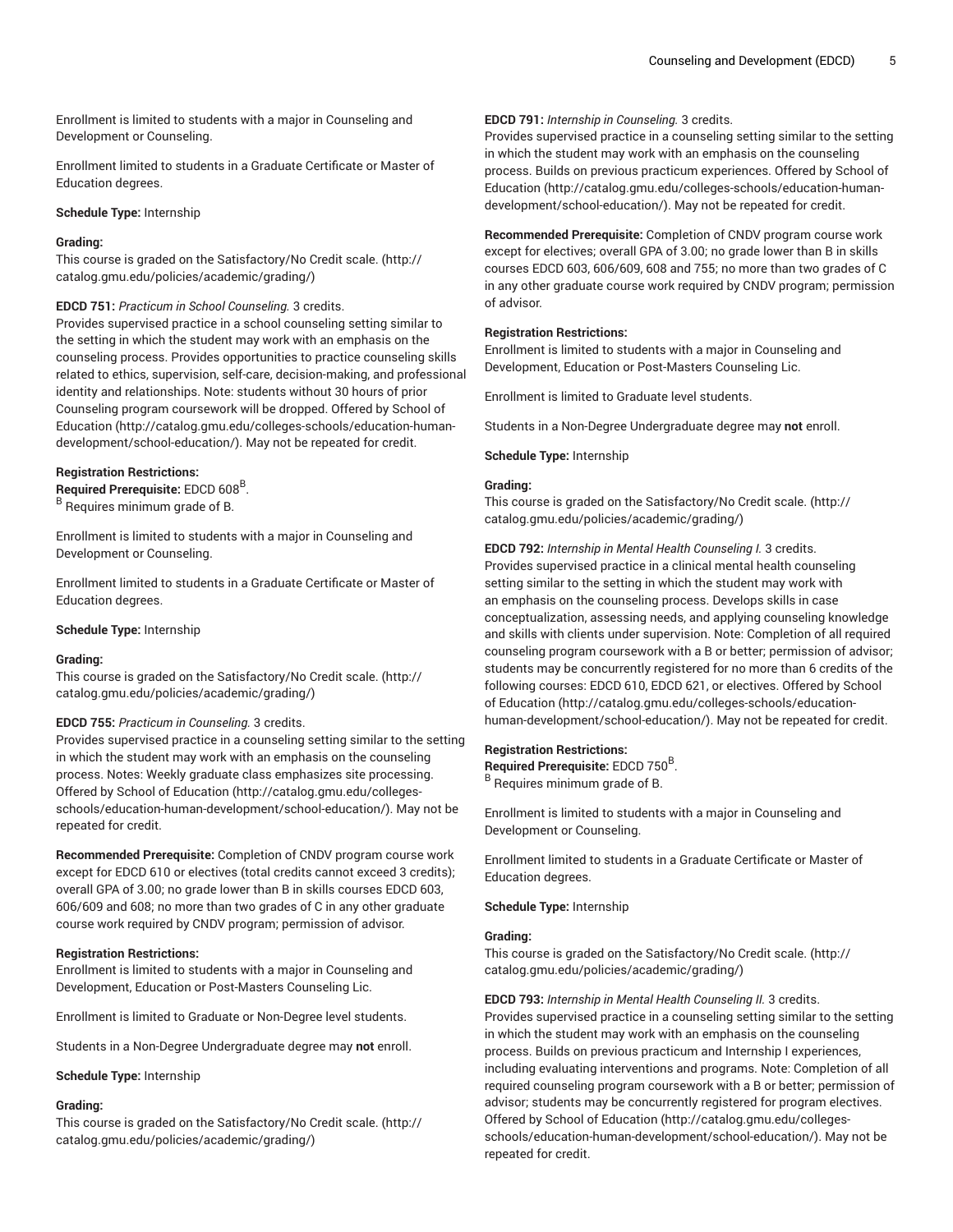## **Registration Restrictions:**

Required Prerequisites: EDCD 792<sup>B-</sup> or 792<sup>XS</sup>. B- Requires minimum grade of B-. XS Requires minimum grade of XS.

Enrollment is limited to students with a major in Counseling and Development or Counseling.

Enrollment limited to students in a Graduate Certificate or Master of Education degrees.

#### **Schedule Type:** Internship

#### **Grading:**

This course is graded on the [Satisfactory/No](http://catalog.gmu.edu/policies/academic/grading/) Credit scale. ([http://](http://catalog.gmu.edu/policies/academic/grading/) [catalog.gmu.edu/policies/academic/grading/\)](http://catalog.gmu.edu/policies/academic/grading/)

## **EDCD 794:** *Internship in School Counseling I.* 3 credits.

Provides supervised practice in a school counseling setting similar to the setting in which the student may work with an emphasis on the counseling process. Develops skills in case conceptualization, assessing needs, and applying counseling knowledge and skills with clients under supervision. Note: Completion of all required counseling program coursework with a B or better; permission of advisor; students may be concurrently registered for no more than 6 credits of the following courses: EDCD 610, EDCD 621, or electives. Offered by [School of](http://catalog.gmu.edu/colleges-schools/education-human-development/school-education/) [Education](http://catalog.gmu.edu/colleges-schools/education-human-development/school-education/) ([http://catalog.gmu.edu/colleges-schools/education-human](http://catalog.gmu.edu/colleges-schools/education-human-development/school-education/)[development/school-education/](http://catalog.gmu.edu/colleges-schools/education-human-development/school-education/)). May not be repeated for credit.

## **Registration Restrictions:**

Required Prerequisite: EDCD 751<sup>B</sup>.

<sup>B</sup> Requires minimum grade of B.

Enrollment is limited to students with a major in Counseling and Development or Counseling.

Enrollment limited to students in a Graduate Certificate or Master of Education degrees.

#### **Schedule Type:** Internship

#### **Grading:**

This course is graded on the [Satisfactory/No](http://catalog.gmu.edu/policies/academic/grading/) Credit scale. ([http://](http://catalog.gmu.edu/policies/academic/grading/) [catalog.gmu.edu/policies/academic/grading/\)](http://catalog.gmu.edu/policies/academic/grading/)

## **EDCD 795:** *Internship in School Counseling II.* 3 credits.

Provides supervised practice in a counseling setting similar to the setting in which the student may work with an emphasis on the counseling process. Builds on previous practicum and Internship I experiences, including evaluating interventions and programs. Note: Completion of all required counseling program coursework with a B or better; permission of advisor; students may be concurrently registered for program electives. Offered by School of [Education](http://catalog.gmu.edu/colleges-schools/education-human-development/school-education/) ([http://catalog.gmu.edu/colleges](http://catalog.gmu.edu/colleges-schools/education-human-development/school-education/)[schools/education-human-development/school-education/\)](http://catalog.gmu.edu/colleges-schools/education-human-development/school-education/). May not be repeated for credit.

## **Registration Restrictions:**

Required Prerequisite: EDCD 794<sup>B-</sup>.

B- Requires minimum grade of B-.

Enrollment is limited to students with a major in Counseling and Development or Counseling.

Enrollment limited to students in a Graduate Certificate or Master of Education degrees.

### **Schedule Type:** Internship

#### **Grading:**

This course is graded on the [Satisfactory/No](http://catalog.gmu.edu/policies/academic/grading/) Credit scale. [\(http://](http://catalog.gmu.edu/policies/academic/grading/) [catalog.gmu.edu/policies/academic/grading/](http://catalog.gmu.edu/policies/academic/grading/))

#### **EDCD 797:** *Advanced Topics in Education.* 1-6 credits.

See EDUC 797. Offered by School of [Education](http://catalog.gmu.edu/colleges-schools/education-human-development/school-education/) ([http://catalog.gmu.edu/](http://catalog.gmu.edu/colleges-schools/education-human-development/school-education/) [colleges-schools/education-human-development/school-education/](http://catalog.gmu.edu/colleges-schools/education-human-development/school-education/)). May be repeated within the term.

**Specialized Designation:** Topic Varies

#### **Registration Restrictions:**

**Required Prerequisites:** (EDCD 603<sup>B-</sup> or 603<sup>XS</sup>). B- Requires minimum grade of B-. <sup>XS</sup> Requires minimum grade of XS.

Enrollment is limited to students with a major in Counseling and Development, Counseling or Post-Masters Counseling Lic.

Enrollment is limited to Graduate or Non-Degree level students.

Students in a Non-Degree Undergraduate degree may **not** enroll.

**Schedule Type:** Lec/Sem #1, Lec/Sem #2, Lec/Sem #3, Lec/Sem #4, Lec/ Sem #5, Lec/Sem #6, Lec/Sem #7, Lec/Sem #8, Lec/Sem #9, Lecture, Sem/Lec #10, Sem/Lec #11, Sem/Lec #12, Sem/Lec #13, Sem/Lec #14, Sem/Lec #15, Sem/Lec #16, Sem/Lec #17, Sem/Lec #18

### **Grading:**

This course is graded on the [Graduate Regular scale.](http://catalog.gmu.edu/policies/academic/grading/) ([http://](http://catalog.gmu.edu/policies/academic/grading/) [catalog.gmu.edu/policies/academic/grading/](http://catalog.gmu.edu/policies/academic/grading/))

## **800 Level Courses**

**EDCD 894:** *Advanced Family and Systems Counseling.* 3 credits. Develops advanced level skills and competencies in the practice of family and systems counseling. Multiple theoretical models for practice in a multicultural society will be explored, as will the applications of those models in multiple professional settings. Offered by [School of](http://catalog.gmu.edu/colleges-schools/education-human-development/school-education/) [Education \(http://catalog.gmu.edu/colleges-schools/education-human](http://catalog.gmu.edu/colleges-schools/education-human-development/school-education/)[development/school-education/\)](http://catalog.gmu.edu/colleges-schools/education-human-development/school-education/). May not be repeated for credit.

**Recommended Prerequisite:** Admission to PhD in Counseling and Development Program.

## **Registration Restrictions:**

Enrollment limited to students with a class of Advanced to Candidacy.

Enrollment is limited to Graduate level students.

**Schedule Type:** Lecture

## **Grading:**

This course is graded on the [Graduate Regular scale.](http://catalog.gmu.edu/policies/academic/grading/) ([http://](http://catalog.gmu.edu/policies/academic/grading/) [catalog.gmu.edu/policies/academic/grading/](http://catalog.gmu.edu/policies/academic/grading/))

**EDCD 895:** *Emerging Issues in Counseling and Development.* 3 credits. Examines issues in counseling profession, including counseling theory and methodology, development of client groups, new roles and settings for counselors, emerging assessment procedures, new understanding of diagnosis; and impact of societal changes on counseling profession. Offered by School of [Education \(http://catalog.gmu.edu/colleges](http://catalog.gmu.edu/colleges-schools/education-human-development/school-education/)[schools/education-human-development/school-education/](http://catalog.gmu.edu/colleges-schools/education-human-development/school-education/)). May not be repeated for credit.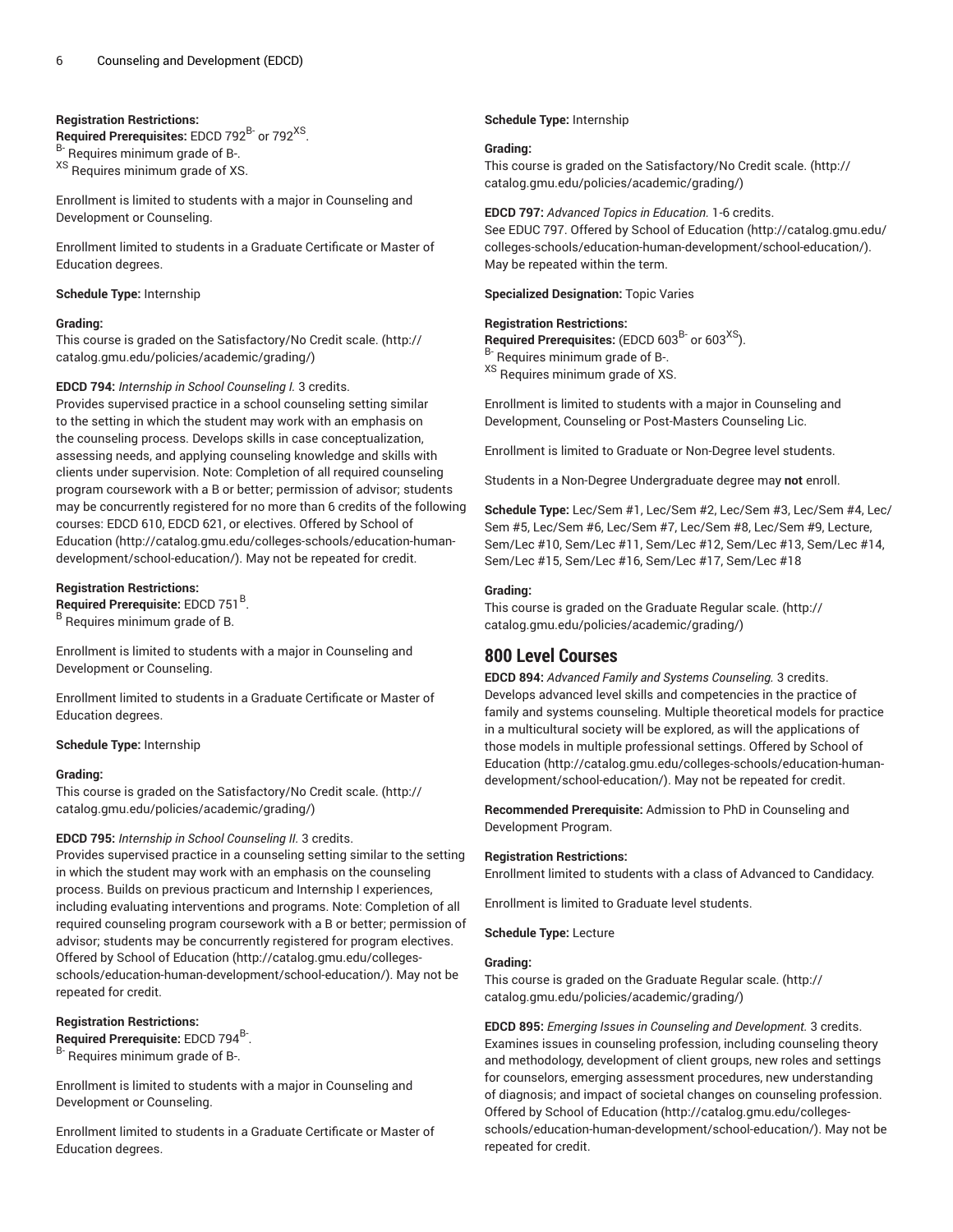**Recommended Prerequisite:** Admission to the PhD program or permission of instructor.

#### **Registration Restrictions:**

Enrollment is limited to students with a major in Education.

Enrollment is limited to Graduate level students.

**Schedule Type:** Lecture

## **Grading:**

This course is graded on the [Graduate Regular scale.](http://catalog.gmu.edu/policies/academic/grading/) [\(http://](http://catalog.gmu.edu/policies/academic/grading/) [catalog.gmu.edu/policies/academic/grading/\)](http://catalog.gmu.edu/policies/academic/grading/)

**EDCD 896:** *Advanced Multicultural Counseling.* 3 credits.

Focuses on advanced issues in multicultural counseling, including multicultural counseling theories, skills, assessment, supervision, research, and ethics. Offered by School of [Education \(http://](http://catalog.gmu.edu/colleges-schools/education-human-development/school-education/) [catalog.gmu.edu/colleges-schools/education-human-development/](http://catalog.gmu.edu/colleges-schools/education-human-development/school-education/) [school-education/](http://catalog.gmu.edu/colleges-schools/education-human-development/school-education/)). May not be repeated for credit.

**Recommended Prerequisite:** Masters degree in counseling or related counseling field from an accredited institution of higher education and EDCD 660, or equivalent; EDCD 895; admission to Counseling and Development Doctoral Program, or permission of instructor.

#### **Registration Restrictions:**

Enrollment is limited to students with a major in Education.

Enrollment is limited to Graduate level students.

**Schedule Type:** Seminar

#### **Grading:**

This course is graded on the [Graduate Regular scale.](http://catalog.gmu.edu/policies/academic/grading/) [\(http://](http://catalog.gmu.edu/policies/academic/grading/) [catalog.gmu.edu/policies/academic/grading/\)](http://catalog.gmu.edu/policies/academic/grading/)

#### **EDCD 897:** *Advanced Group Counseling.* 3 credits.

For doctoral students who have had experience and training in group work. Provides greater understanding and advanced skill application in group dynamics, group process, and group leadership. Offered by [School](http://catalog.gmu.edu/colleges-schools/education-human-development/school-education/) of [Education](http://catalog.gmu.edu/colleges-schools/education-human-development/school-education/) [\(http://catalog.gmu.edu/colleges-schools/education](http://catalog.gmu.edu/colleges-schools/education-human-development/school-education/)[human-development/school-education/](http://catalog.gmu.edu/colleges-schools/education-human-development/school-education/)). May not be repeated for credit.

**Recommended Prerequisite:** Masters degree in counseling or related counseling field from an accredited institution of higher education and EDCD 608 or equivalent; EDCD 895; admission to the Counseling and Development Doctoral Program, or Permission of Instructor.

#### **Registration Restrictions:**

Enrollment is limited to students with a major in Education.

Enrollment is limited to Graduate level students.

#### **Schedule Type:** Seminar

#### **Grading:**

This course is graded on the [Graduate Regular scale.](http://catalog.gmu.edu/policies/academic/grading/) [\(http://](http://catalog.gmu.edu/policies/academic/grading/) [catalog.gmu.edu/policies/academic/grading/\)](http://catalog.gmu.edu/policies/academic/grading/)

#### **EDCD 898:** *Grant Writing and Publishing.* 3 credits.

Focuses on grant writing and publishing in counseling and psychology. Offered by School of [Education](http://catalog.gmu.edu/colleges-schools/education-human-development/school-education/) ([http://catalog.gmu.edu/colleges](http://catalog.gmu.edu/colleges-schools/education-human-development/school-education/)[schools/education-human-development/school-education/\)](http://catalog.gmu.edu/colleges-schools/education-human-development/school-education/). May not be repeated for credit.

**Recommended Prerequisite:** Masters degree in counseling or related counseling field from an accredited institution of higher education; EDCD 895; admission to the Counseling and Development Doctoral Program, or Permission of Instructor.

#### **Registration Restrictions:**

Enrollment is limited to students with a major in Education.

Enrollment is limited to Graduate level students.

**Schedule Type:** Seminar

## **Grading:**

This course is graded on the [Graduate Regular scale.](http://catalog.gmu.edu/policies/academic/grading/) ([http://](http://catalog.gmu.edu/policies/academic/grading/) [catalog.gmu.edu/policies/academic/grading/](http://catalog.gmu.edu/policies/academic/grading/))

**EDCD 899:** *The Theory and Practice of Counseling Supervision.* 4 credits. Explores counseling supervision theory from a multicultural and social justice perspective. Students will apply these theories by supervising Master's level community agency and school counseling practicum students under the supervision of the instructor. Offered by [School of](http://catalog.gmu.edu/colleges-schools/education-human-development/school-education/) [Education \(http://catalog.gmu.edu/colleges-schools/education-human](http://catalog.gmu.edu/colleges-schools/education-human-development/school-education/)[development/school-education/\)](http://catalog.gmu.edu/colleges-schools/education-human-development/school-education/). May not be repeated for credit.

**Recommended Prerequisite:** Admission to PhD in Counseling and Development Program; Master's degree in Counseling or related field, or permission of the instructor.

## **Registration Restrictions:**

Enrollment is limited to students with a major in Education.

Enrollment is limited to Graduate level students.

## **Schedule Type:** Lecture

#### **Grading:**

This course is graded on the [Graduate Regular scale.](http://catalog.gmu.edu/policies/academic/grading/) ([http://](http://catalog.gmu.edu/policies/academic/grading/) [catalog.gmu.edu/policies/academic/grading/](http://catalog.gmu.edu/policies/academic/grading/))

# **900 Level Courses**

**EDCD 900:** *Leadership and Advocacy in the Counseling Profession.* 4 credits. Introduces students to broad theoretical concepts, strategies, and skills related to leadership and advocacy within the counseling profession, and will help students integrate leadership and advocacy into their professional identity. Offered by School of [Education \(http://](http://catalog.gmu.edu/colleges-schools/education-human-development/school-education/) [catalog.gmu.edu/colleges-schools/education-human-development/](http://catalog.gmu.edu/colleges-schools/education-human-development/school-education/) [school-education/\)](http://catalog.gmu.edu/colleges-schools/education-human-development/school-education/). May not be repeated for credit.

**Recommended Prerequisite:** Admission to PhD in Counseling and Development Program.

#### **Registration Restrictions:**

Enrollment is limited to students with a major in Education.

Enrollment is limited to Graduate level students.

Enrollment limited to students in a Doctor of Philosophy degree.

#### **Schedule Type:** Lecture

#### **Grading:**

This course is graded on the [Graduate Regular scale.](http://catalog.gmu.edu/policies/academic/grading/) ([http://](http://catalog.gmu.edu/policies/academic/grading/) [catalog.gmu.edu/policies/academic/grading/](http://catalog.gmu.edu/policies/academic/grading/))